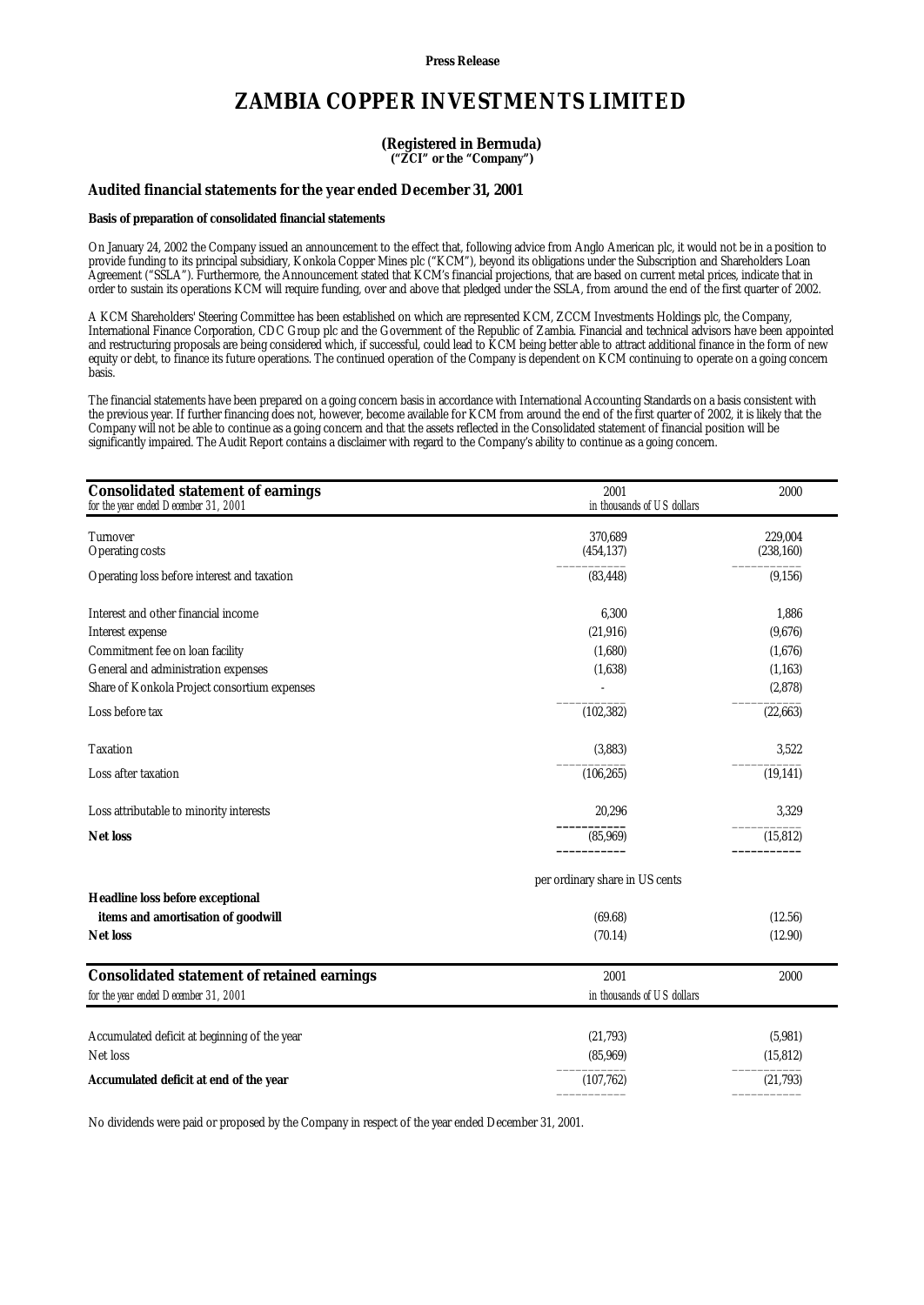| <b>Consolidated statement of financial position</b>                                       | 2001                               | 2000                |
|-------------------------------------------------------------------------------------------|------------------------------------|---------------------|
| as at December 31, 2001                                                                   | in thousands of US dollars         |                     |
| <b>Fixed assets</b>                                                                       |                                    |                     |
| Intangible assets                                                                         | 8,265                              | 5,998               |
| Deferred tax asset                                                                        |                                    | 3,794               |
| Tangible fixed assets                                                                     | 260,756                            | 174,623             |
|                                                                                           | 269,021                            | 184,415             |
| <b>Investments and advances</b>                                                           | 45,932                             | 35,879              |
|                                                                                           | 314,953                            | 220,294             |
| <b>Current assets</b>                                                                     |                                    |                     |
| <b>Stocks</b>                                                                             | 105,462                            | 112,887             |
| Accounts receivable                                                                       | 68,924                             | 26,435              |
| Cash and short-term investments                                                           | 4,772                              | 28,314              |
|                                                                                           | 179,158                            | 167,636             |
| <b>Current liabilities</b>                                                                |                                    |                     |
| Short term loans and bank overdrafts                                                      | (98, 566)                          | (17, 859)           |
| Accounts payable and accrued liabilities                                                  | (62, 172)                          | (65, 584)           |
|                                                                                           | (160, 738)                         | (83, 443)           |
| <b>Net current assets</b>                                                                 | 18,420                             | 84,193              |
| Total assets less current liabilities                                                     | 333,373                            | 304,487             |
| <b>Long term liabilities</b>                                                              |                                    |                     |
| Long term loans                                                                           | (263, 346)                         | (120,091)           |
| Provisions                                                                                | (69, 451)                          | (79, 112)           |
| Deferred purchase consideration                                                           | (61, 557)                          | (60,000)            |
| Minority interest                                                                         |                                    | (20, 296)           |
| Net (liabilities) / assets                                                                | (60, 981)                          | 24,988              |
| <b>Capital and reserves</b>                                                               |                                    |                     |
| Capital                                                                                   | 46,781                             | 46,781              |
| Accumulated deficit                                                                       | (107, 762)                         | (21,793)            |
|                                                                                           |                                    |                     |
| Shareholders' (deficit) / equity                                                          | (60, 981)                          | 24,988              |
|                                                                                           |                                    |                     |
| <b>Consolidated statement of cash flow</b><br>for the year ended December 31, 2001        | 2001<br>in thousands of US dollars | 2000                |
|                                                                                           |                                    |                     |
| <b>Cash flow from operating activities</b><br>Cash received from customers                | 361,945                            | 213,990             |
| Cash paid to suppliers and employees                                                      | (465, 756)                         | (229,000)           |
| Cash absorbed by operations                                                               | (103, 811)                         | (15,010)            |
|                                                                                           |                                    |                     |
| Interest received                                                                         | 356                                | 1,461<br>(583)      |
| Interest paid<br>Income tax paid                                                          | (5, 314)<br>(351)                  | (28)                |
|                                                                                           |                                    |                     |
| Net cash absorbed by operating activities                                                 | (109, 120)                         | (14, 160)           |
| <b>Cash flow from investing activities</b><br><b>Investment in KCM</b>                    |                                    |                     |
| Acquisition of assets from ZCCM                                                           | (2,832)                            | (4,594)<br>(30,000) |
| Capital expenditure                                                                       | (107, 297)                         | (71, 185)           |
|                                                                                           | (110, 129)                         | (105, 779)          |
| Cash absorbed by investing activities                                                     |                                    |                     |
| <b>Cash flow from financing activities</b>                                                |                                    |                     |
| Proceeds from external borrowings                                                         | 154,000<br>21,000                  | 96,000              |
| Advances by minority shareholders in KCM<br>Equity subscriptions by minority shareholders |                                    | 11,250<br>11,250    |
|                                                                                           |                                    |                     |
| Net cash from financing activities                                                        | 175,000                            | 118,500             |
| Net decrease in cash                                                                      | (44, 249)                          | (1, 439)            |
| Cash at the beginning of the year                                                         | 10,333                             | 11,772              |
| Net (debt) $\prime$ cash at the end of the year                                           | (33, 916)                          | 10,333              |
| Cash deposits and cash at bank                                                            | 4,650                              | 28,192              |
| <b>Bank overdraft - unsecured</b>                                                         | (38, 566)                          | (17, 859)           |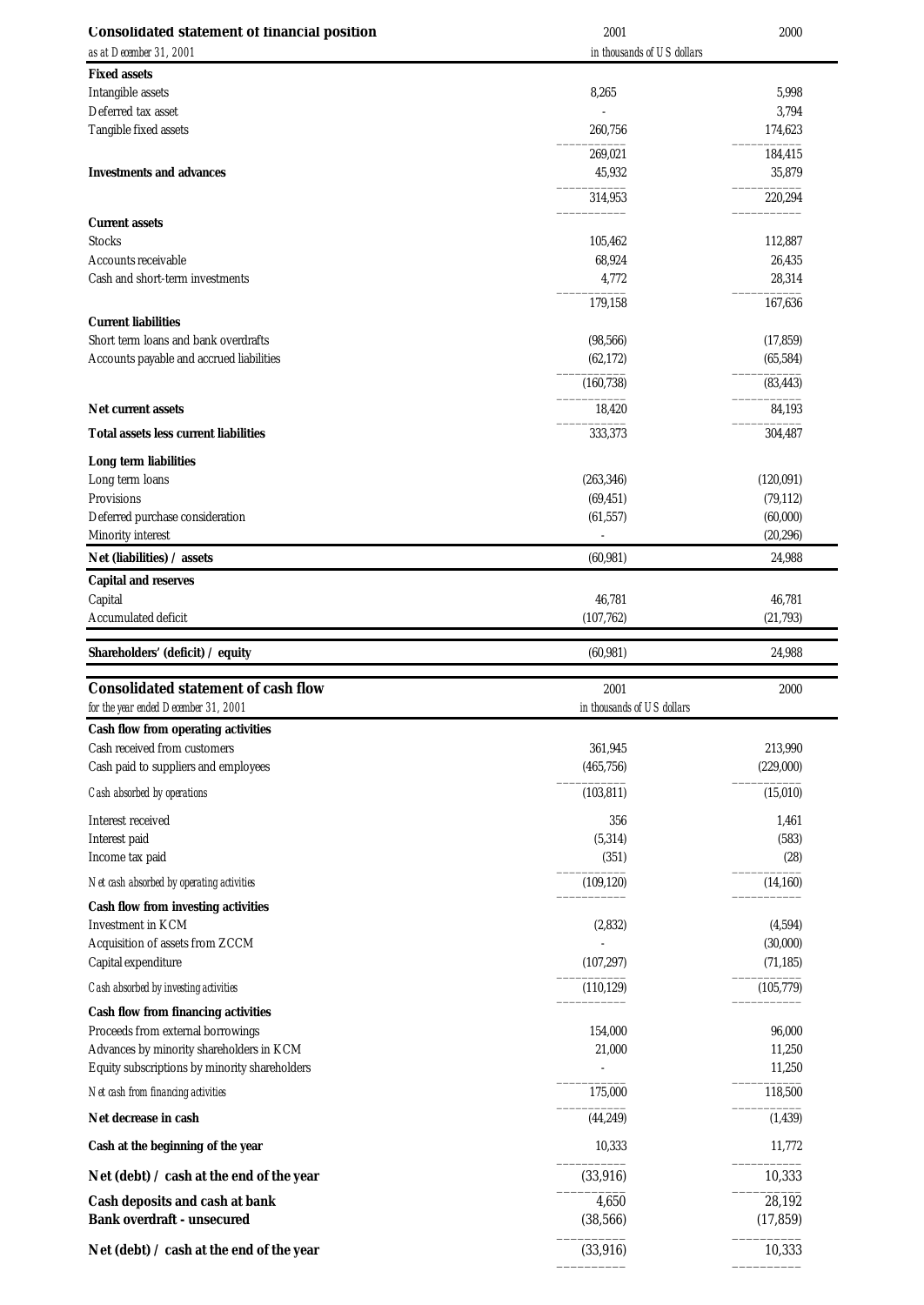#### **Chairman's Statement**

On October 12, 2001, ZCI issued a press release stating that, in view of the outlook for the copper and cobalt price and the inability to raise the required limited recourse project finance, its operating subsidiary KCM had advised the Zambian Government that it was unable to proceed with the Konkola Deep Mining Project. As stated in ZCI's press release dated January 24, 2002, Anglo American plc, ZCI's 50.9% shareholder, subsequently advised the Company that in the absence of the Konkola Deep Mining Project, it could not justify providing funding to ZCI beyond that committed at the time of vesting of the former Zambia Consolidated Copper Mines Limited assets.

Given KCM's requirement for additional funding during 2002, the future of both ZCI and KCM as going concerns is currently unclear. A KCM Shareholders' Steering Committee has been established with representatives from ZCI, the International Finance Corporation, the CDC Group plc, ZCCM Investments Holdings PLC and the Zambian Government to evaluate all options. ZCI has engaged NM Rothschild & Sons as financial advisors and MRDI as technical advisors to assist with this process.

During 2001, ZCI incurred a net loss of US\$86 million due to low copper and cobalt prices and operational difficulties at KCM. The copper price declined for much of the year reaching a low of 59.9 US cents per pound in November following the terrorist attack in New York. This is the lowest price for 15 years in nominal terms and the average price for the year of 71.6 US cents is the second lowest in real terms in the last one hundred years. The low prices coincided with a time when the benefits of the refurbishment programme at KCM had still not been fully realised, and operating costs remained high. Although cash operating costs have reduced from over 100 US cents per pound of copper at the time of vesting to an average level of 85 US cents per pound during 2001, KCM is, and without the Konkola Deep Mine will remain, a high cost producer.

During the year ended December 31, 2001, KCM continued with the refurbishment of the assets. By year end, some US\$178 million had been spent on the programme which was designed to address the severe under-investment which had occurred over many years. KCM committed in the Development Agreement to capital expenditure in the first three years post acquisition of US\$208 million in January 2000 money terms. That commitment will shortly be fulfilled.

Copper production for the year was 196,805 tonnes, 18% higher than in 2000 on an annualised basis but still below target, principally due to problems at the toll smelting facility at Nkana, delays in underground development at Konkola and the impact of the Nchanga open pit slope failure.

The Nkana smelter was shut down during July and August for a major overhaul but there continued to be intermittent problems with the oxygen plant, which constrained output. At Konkola, deteriorating ground conditions have given rise to the requirement for additional support and development work has fallen behind schedule. As a consequence, Konkola has not achieved the expected increase in production.

The catastrophic slope failure at the Nchanga open pit with the tragic death of ten employees was reported in detail in the Interim Report. A further eight employees suffered fatal accidents in unrelated incidents during the course of the year. Despite this unacceptable record on fatalities, safety standards and safety risk awareness amongst employees and contractors have improved. The Lost Time Injury Frequency Rate fell considerably during the year to average 0.47 per 200,000 man hours in the last quarter of 2001, down from 2.14 for the quarter following vesting. KCM also made significant progress on the community health campaigns initiated in 2000 to combat malaria and HIV/AIDS.

As at December 31, 2001 ZCI had provided US\$190 million to KCM under its US\$310 million share of the US\$370 million shareholder facilities. Since year end ZCI has provided a further US\$94 million to KCM of which US\$70 million has been used by KCM to repay bank loans. Absent new financial facilities, KCM will fully exhaust its cash resources around the end of the first quarter of this year. ZCI will in turn have fully drawn down its loan facility from Anglo American plc, which Anglo American has advised it will not increase.

Negotiations with all stakeholders are currently taking place through the KCM Shareholders' Steering Committee with the objective of putting each of ZCI and KCM on a sound financial footing with KCM maintaining operations on a going concern basis. However, there can be no assurance that such negotiations will lead to new financial facilities being made available to KCM.

I wish to record my appreciation of the continued efforts of all the employees of KCM in extremely difficult circumstances and pay particular tribute to Tim Wadeson, who was Chief Executive of KCM from the time of vesting until his retirement at the end of 2001.

S R Thompson Chairman

| <b>Operating statistics for KCM for the year ended December 31, 2001</b> |                   |                   |  |
|--------------------------------------------------------------------------|-------------------|-------------------|--|
|                                                                          | Year ended        | Nine months ended |  |
|                                                                          | December 31, 2001 | December 31, 2000 |  |
| Ore processing                                                           |                   |                   |  |
| Copper ore milled (t)                                                    | 9,227,000         | 6,465,000         |  |
| Cobalt ore milled (t)                                                    | 794,000           | 789,000           |  |
| <b>Metal in concentrate</b>                                              |                   |                   |  |
| Copper (t)                                                               | 138,310           | 93,711            |  |
| Cobalt (t)                                                               | 3.272             | 3,129             |  |
| <b>Finished production</b>                                               |                   |                   |  |
| Copper (t)                                                               | 196,805           | 125,385           |  |
| Cobalt (t)                                                               | 2.422             | 1,659             |  |
| <b>Metal sales</b>                                                       |                   |                   |  |
| Copper (t)                                                               | 196,231           | 107,607           |  |
| Cobalt (t)                                                               | 2,678             | 1,114             |  |
| Average price realised                                                   |                   |                   |  |
| Copper c/lb                                                              | 75                | 84                |  |
| Cobalt US\$/lb                                                           | 8                 | 11                |  |